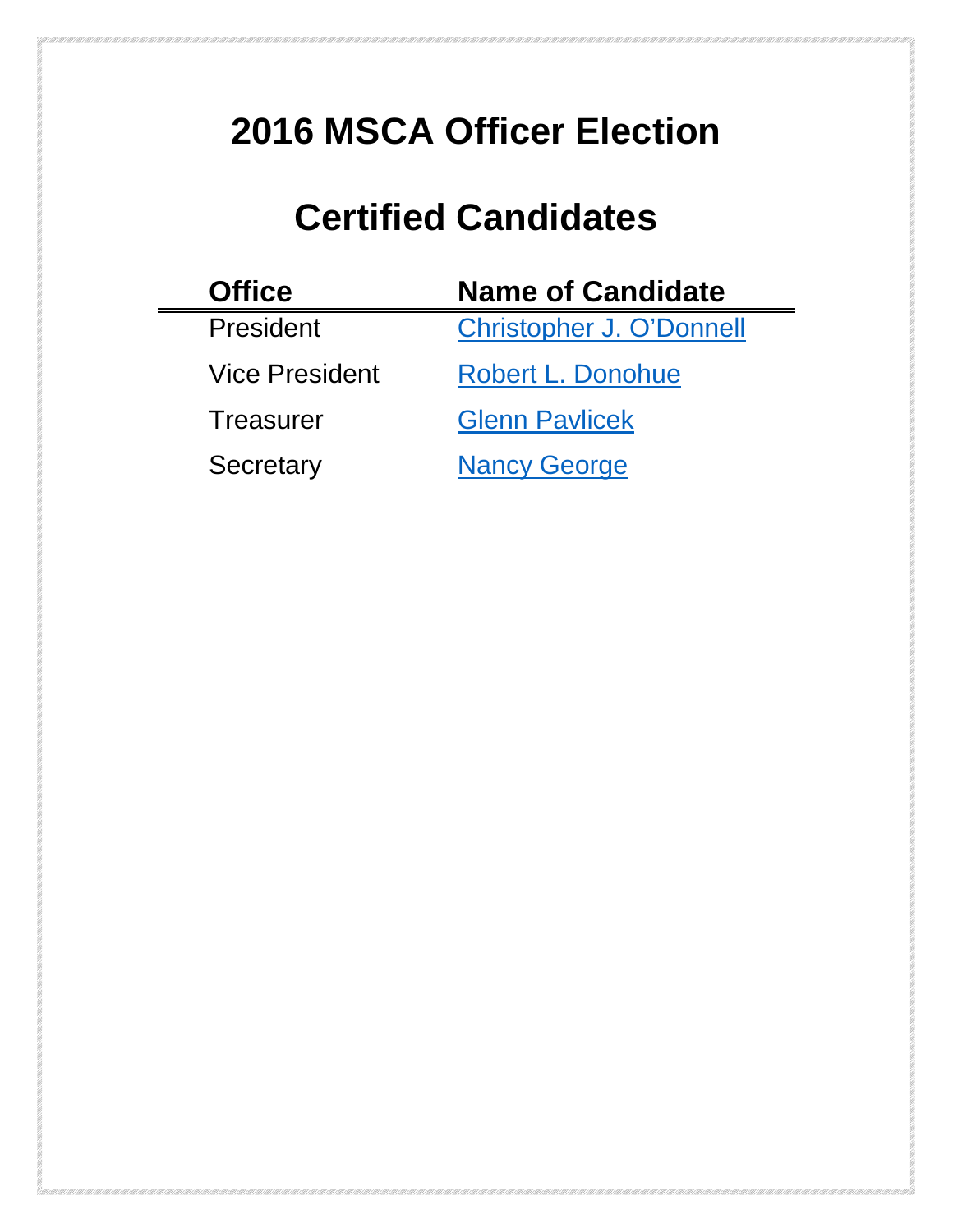#### <span id="page-1-0"></span>**Christopher J. O'Donnell Massachusetts Maritime Academy**

I seek re-election as MSCA President to continue the progress we have made advancing the interests of the state university faculty and librarians while continuing to work to stave off attacks on public higher education.

My experience in the MSCA and MTA began in 1998. I served as chapter president at Mass Maritime for eight years. I served two years as MSCA Vice President and have been MSCA President for eight years. I have served on most MSCA committees, having chaired both the day and DGCE



bargaining teams. I chaired the MTA Government Relations Committee for four years, currently serve on the MTA By-Laws Committee, and have been the MSCA's representative to the MTA Board of Directors for two years.

Some important accomplishments these last two years include: settling the 2015-2017 DGCE contract now up for ratification; convincing management to jointly submit H 2402, a bill to provide health insurance for day part-time and DGCE faculty reaching the 30-hour threshold; working with NEA and MTA to organize chapters and talk to agency fee payers about the benefits of union membership; working to help the universities move towards compliance with the 15% cap on parttime sections, resulting in increased hiring of full-time faculty, many who were previously part-time; and leading a successful effort at the 2015 MTA Annual Meeting to fight a \$6 due increase (for the first time in decades).

My goals next term are to complete an underway gender equity salary study; protecting day contract language when negotiations begin next winter; working with MTA on a Constitutional amendment to allow an additional 4% tax on income over \$1 million targeted for education and infrastructure improvements. I ask for your help to accomplish our common goals and for your vote this spring.

[Top of File](#page-0-0)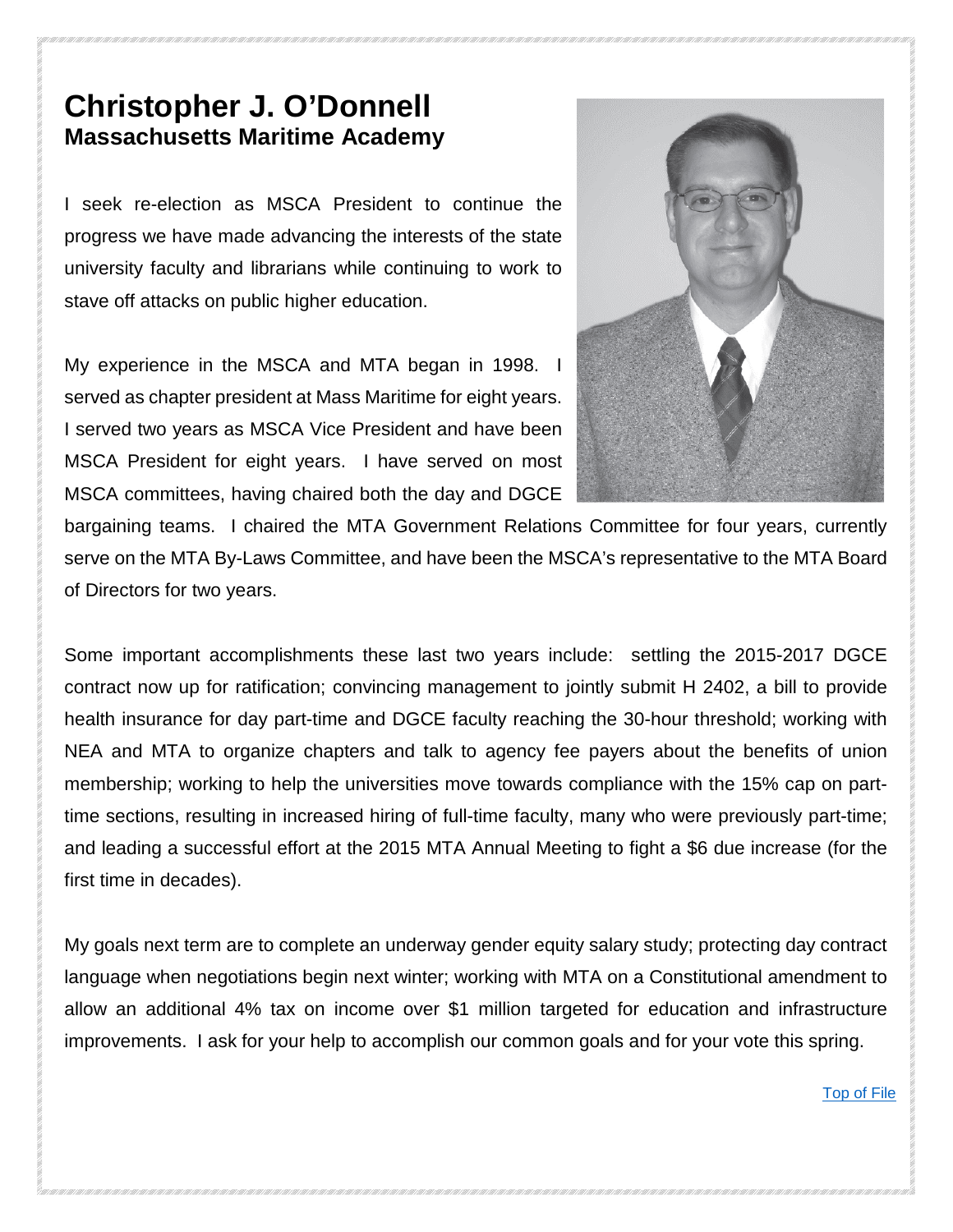#### <span id="page-2-0"></span>**Robert L. Donohue Framingham State University**

I seek election as MSCA Vice President.

I am committed to the union movement and to improving wages and working conditions of academics in public higher education. My commitment stems from my experience as a



unionized graduate assistant at the University of Florida. Florida is a "right to work state" where members of the unit may pay nothing to the union and still receive all the protections and benefits of the collective bargaining agreement. As a full-time graduate student and part-time employee in a "right to work state," I became a dues-paying member of the union, eventually taking on the roles of local vice-president, grievance officer, and chief negotiator.

As a member of the MSCA Board, my focus continues to be on grievances and negotiations. I am a member of the MSCA grievance committee and MSCA bargaining committee. I also serve on the Employee Relations Committee where important decisions are made regarding implementation of our collective bargaining agreement.

Since October of 2014 I have served as MSCA vice president, completing the term of Amy Everitt. In this role, I have:

- Represented MSCA concerns to the MTA and NEA about the high dues rate part-time members pay
- Spoken at MTA meetings against raising dues before addressing the unfair dues burden on part-time MSCA members
- Testified before the legislature in support of a bill to provide health care to part-time faculty
- Represented the MSCA at events in support of fair contracts for community college and UMass faculty

I ask for your vote so I may continue working to improve the wages and working conditions of all members of the MSCA.

[Top of File](#page-0-0)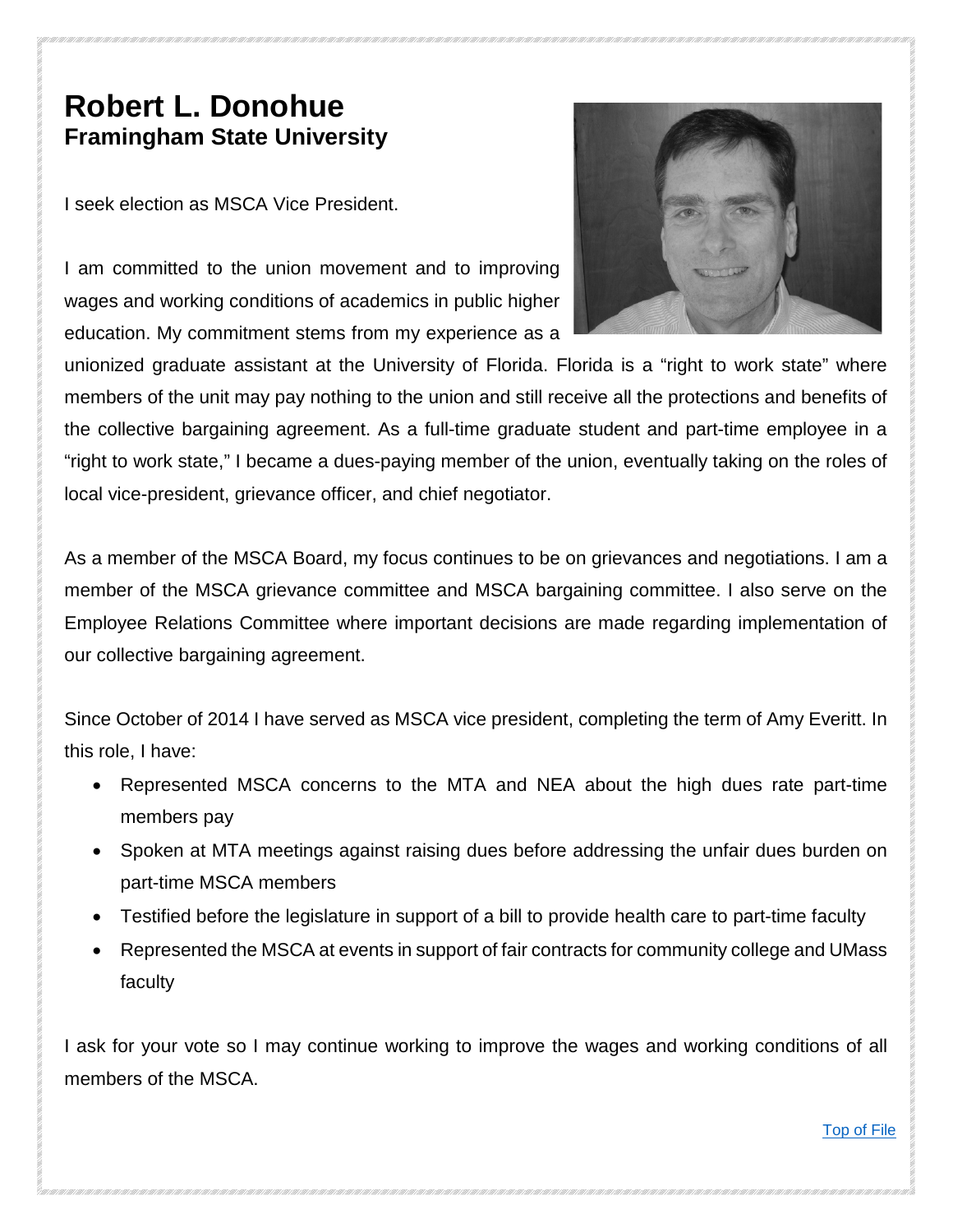## <span id="page-3-0"></span>**Glenn Pavlicek Bridgewater State University**

I am seeking re-election for MSCA Treasurer. During the past ten years, the MSCA has maintained a solid financial footing despite the extremely trying times. During that time, the MSCA portion of our dues has decreased for full time faculty/librarians and for part time faculty. I am especially proud of the fact that our audits have all been received without qualifications or concerns.



By far the most time consuming part of the Treasurer's job is tracking our membership, particularly part time faculty. The staff in our office has done a great job communicating with both Academic Affairs and Continuing Education staff at all nine State Universities in order to maintain current records. This has allowed us not only to have more accurate information for communicating with our members and running elections, but also has allowed us to bill for dues on a more timely basis.

I am proud of our staff and the work they do and look forward to serving you for another two years. Towards this end, I would appreciate your vote.

[Top of File](#page-0-0)